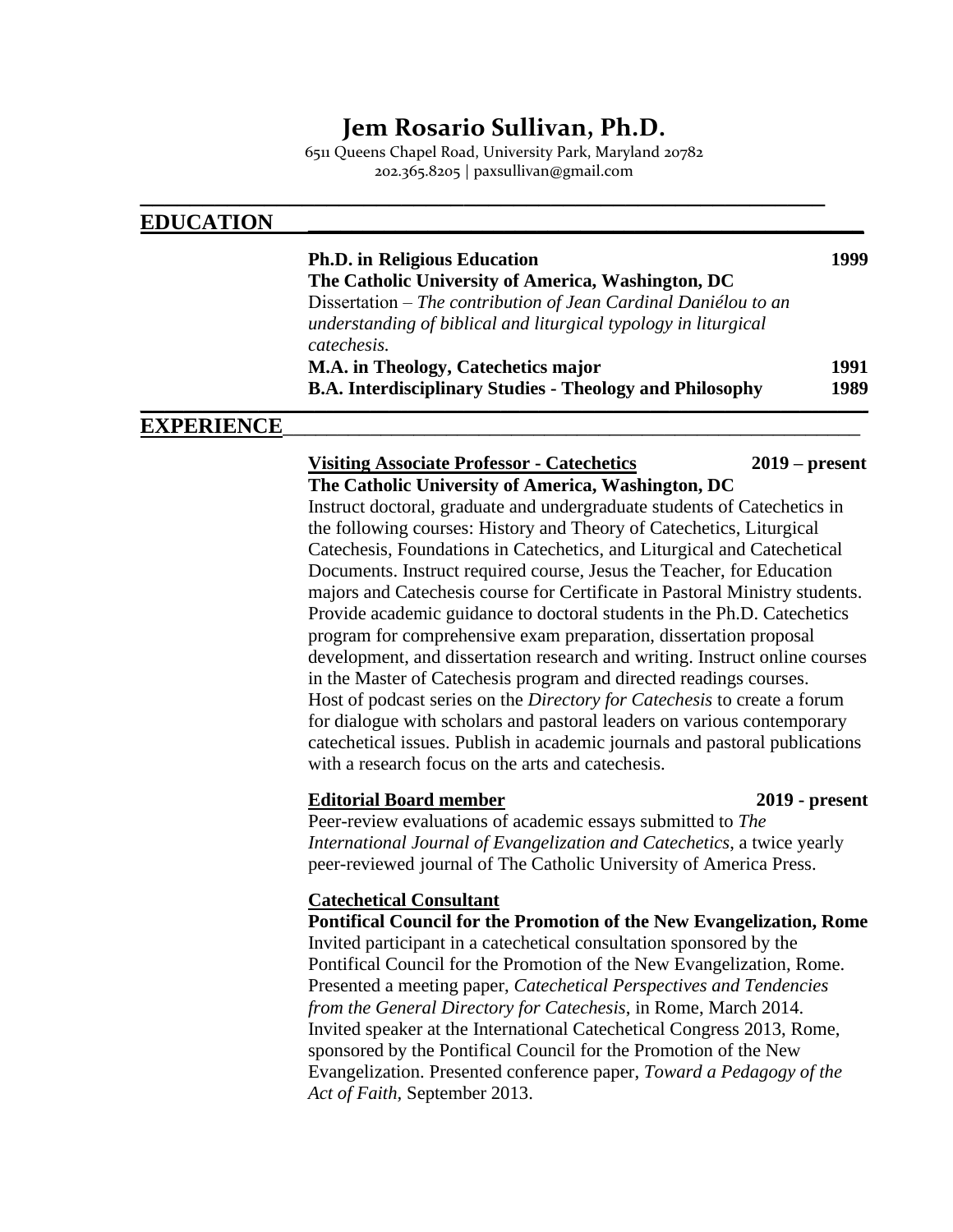# **Catechetical Reviewer - Consultant 2005 - 2008**

**United States Conference of Catholic Bishops**

Served as consultant reviewer to the Bishops' Subcommittee on the Catechism for review of catechetical publications created for elementary, secondary, and adult religious education programs.

#### **Coordinator of Assessment 2008-2012**

### **United States Conference of Catholic Bishops**

Lead staff for the Bishops' Subcommittee on the Catechism responsible for coordination of assessment of catechetical materials in light of the *Catechism of the Catholic Church*. Reviewed catechetical materials and prepared assessment reports for review by the Bishops' Subcommittee on the Catechism. Researched and implemented various catechetical initiatives of the Bishops' Committee on Evangelization and Catechesis.

### **Faculty – Adjunct instructor 1999 - 2018**

**Pontifical Faculty of the Dominican House of Studies, Washington, DC** Instructed seminarians and lay graduate students in STL and graduate courses. Assisted lay students with thesis and career placement advising.

**Co-Chair Re-accreditation Steering Committee 2009 – 2012 Pontifical Faculty of the Dominican House of Studies, Washington, DC** Lead faculty administrator for the re-accreditation self-study assessment and site visit by ATS and MSCHE. Served as principal editor of reaccreditation self-study reports and co-chair of the re-accreditation Steering Committee. Received reaccreditation till 2022.

### **Instructor – part-time 1997 - 1999**

**The Catholic University of America, Washington, DC** Instructed undergraduate Foundations of Theology courses. Served as research assistant to Dr. William Dinges.

### **Education Consultant 2002 – 2008**

## **Pontifical Faculty of the Dominican House of Studies**

Served as Education Consultant for a collaborative project, supported by a Lilly Endowment grant, to create and implement initiatives for pastoral excellence in the Archdiocese of Washington.

#### **Secretary for Catholic Education 2016 - 2019 Archdiocese of Washington**

Oversight of the Office for Religious Education and the Catholic Schools Office of the Archdiocese of Washington for the implementation of archdiocesan parish and school religious education programs.

# **APPOINTMENTS\_\_\_\_\_\_\_\_\_\_\_\_\_\_\_\_\_\_\_\_\_\_\_\_\_\_\_\_\_\_\_\_\_\_\_\_\_\_\_\_\_\_\_\_\_\_\_\_\_\_**

Member of the International Council for Catechesis, Pontifical Council for the Promotion of the New Evangelization, Rome. 2021 - 2026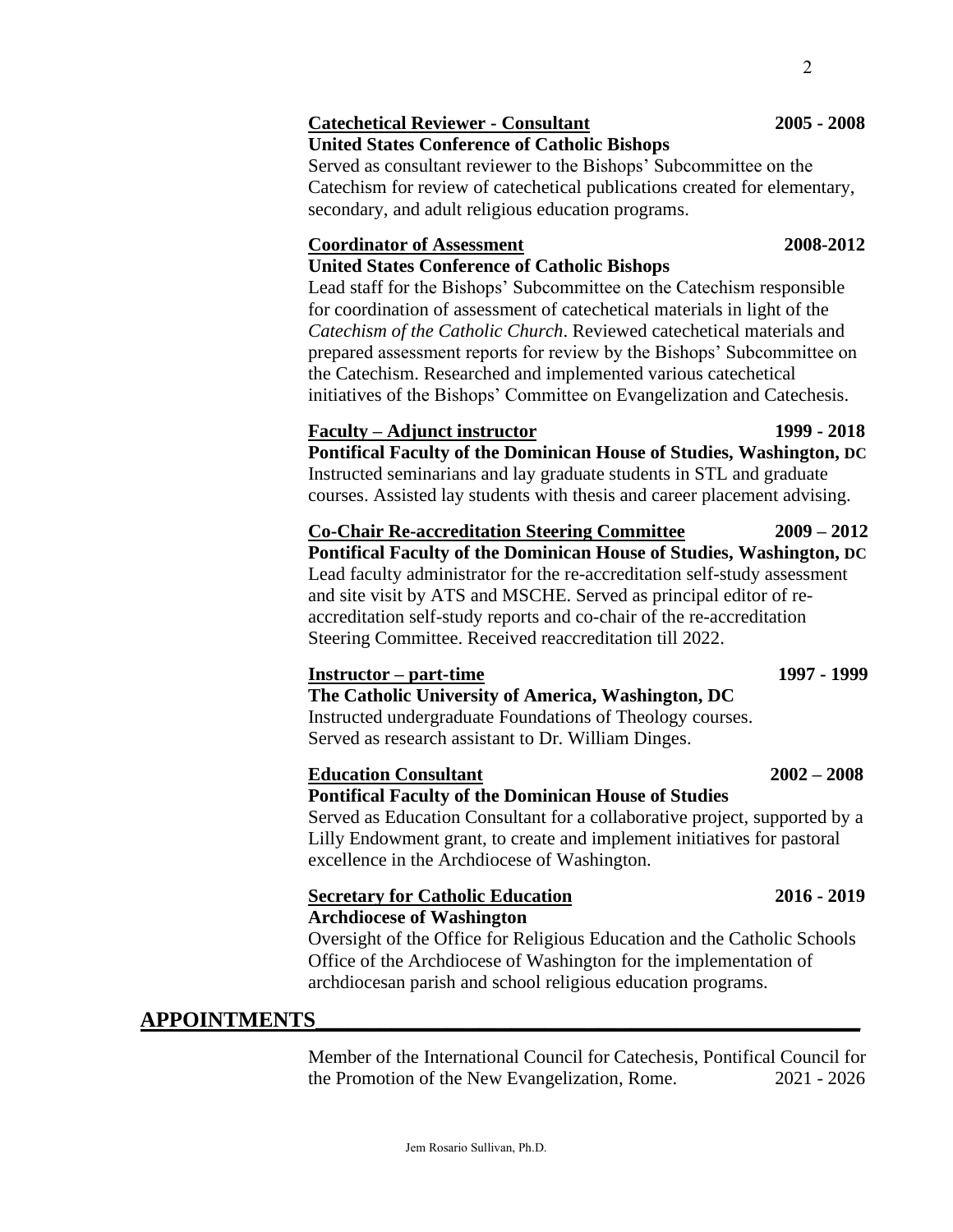Consultant to United States Conference of Catholic Bishops' Subcommittee on Asian and Pacific Island Catholics Theological Advisory Council, Archdiocese of Washington 2013-2016 Sacred Arts Commission, Archdiocese of Washington 2010-present Iconography Committee, Basilica of the National Shrine of the Immaculate Conception 2015 - present

## **PUBLICATIONS\_\_\_\_\_\_\_\_\_\_\_\_\_\_\_\_\_\_\_\_\_\_\_\_\_\_\_\_\_\_\_\_\_\_\_\_\_\_\_\_\_\_\_\_\_**

| <b>Books/</b><br><b>Catechetical</b><br><b>Manuals</b> | Believe, Celebrate, Live, Pray: A Weekly Walk with the Catechism<br>of the Catholic Church, Our Sunday Visitor Press, 2020.                                                                                                                                                                                                                                                                                |
|--------------------------------------------------------|------------------------------------------------------------------------------------------------------------------------------------------------------------------------------------------------------------------------------------------------------------------------------------------------------------------------------------------------------------------------------------------------------------|
|                                                        | Leader's Guide to the Directory for Catechesis, and Participants<br>Manual on the Directory for Catechesis, United States Conference<br>of Catholic Bishops, USCCB Publishing, 2020.                                                                                                                                                                                                                       |
|                                                        | Summary of the Directory for Catechesis, United States<br>Conference of Catholic Bishops, USCCB Publishing, 2020                                                                                                                                                                                                                                                                                           |
|                                                        | The Beauty of Faith: Catechesis and the Arts, Our Sunday Visitor<br>Press, 2009.<br>(Reviewed by Chris Burgwald, Ph.D., in Sacred Architecture<br>Journal, University of Notre Dame, Volume 18, Winter 2010).                                                                                                                                                                                              |
|                                                        | Opening the Door of Faith: A Study Guide for Catechists on the<br>New Evangelization, Our Sunday Visitor Press, 2012.                                                                                                                                                                                                                                                                                      |
|                                                        | "The Beauty of Holiness: Sacred Art and the New Evangelization,"<br>in the New Evangelization Series, Catholic Information Service,<br>September 2012.                                                                                                                                                                                                                                                     |
|                                                        | A Study Guide to the United States Catholic Catechism for Adults,<br>Our Sunday Visitor Press, 2006.                                                                                                                                                                                                                                                                                                       |
|                                                        | Sacred Art and Catechesis in Catechists Companion to the<br>Compendium of the Catechism, Our Sunday Visitor Press, 2005.                                                                                                                                                                                                                                                                                   |
| <b>Catechetics</b><br><b>Publications:</b>             | Per Una Pedagogia Dell'Atto di Fede (Toward A Pedagogy of the<br>Act of Faith) in Il Catechista Testimone Della Fede: Far Crescere<br>il desiderio di Dio nel cuore degli uomini. A Publication of the<br>Pontifical Council for the Promotion of the New Evangelization,<br>Edizioni San Paolo, 2018. Translation of conference paper<br>presented at the International Catechetical Congress 2013, Rome. |
|                                                        | "Catechesis and the Arts: Attending to The Way of Beauty," The<br>International Journal of Evangelization and Catechetics, vol. 1,<br>no. 2 (2020): 143 – 167. (Project MUSE - Catechesis and the Arts:<br>Attending to the "Way of Beauty" (jhu.edu)                                                                                                                                                      |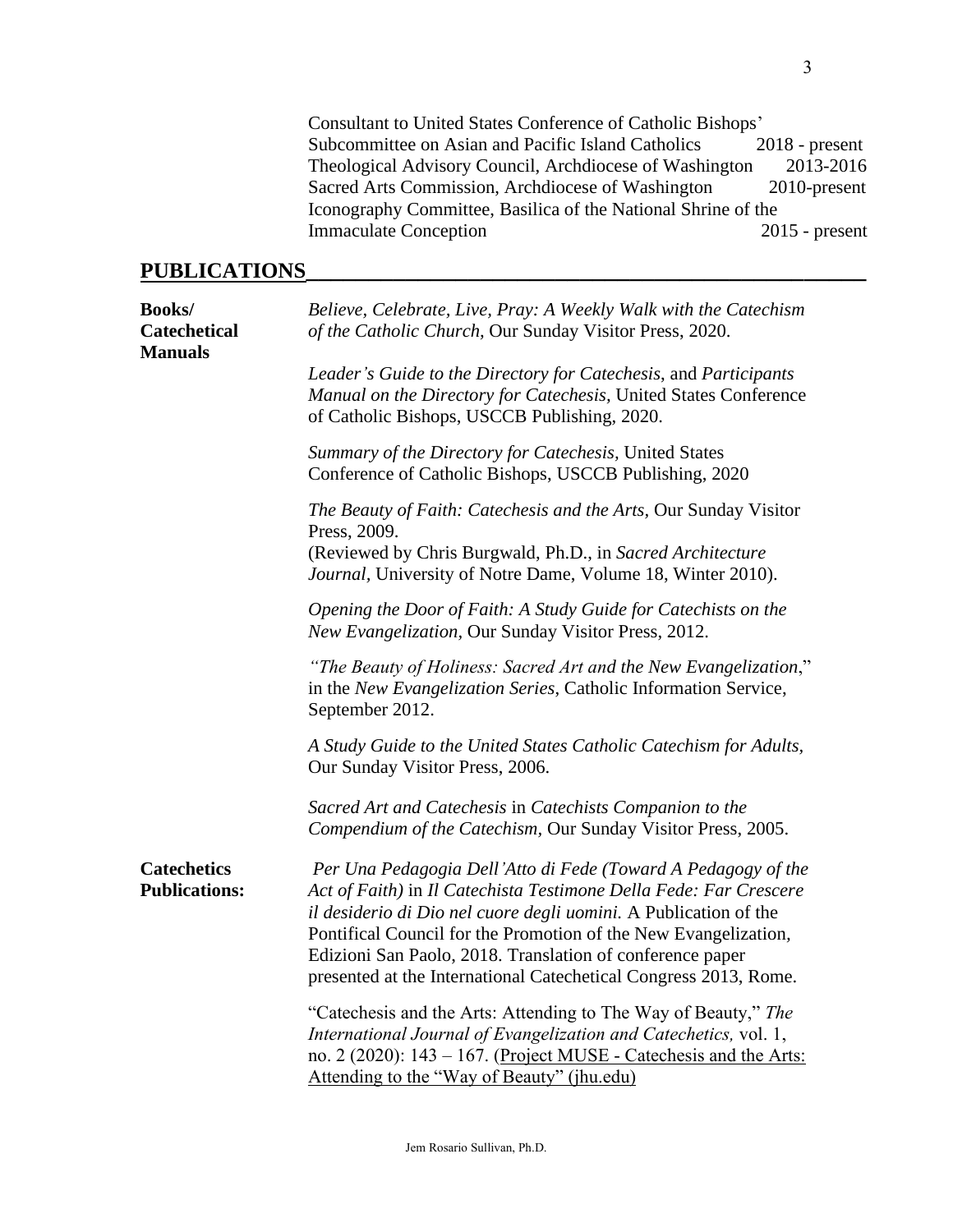|                                  | "The Directory for Catechesis: An Invitation to a Dynamic<br>Renewal of Catechesis," The Catechetical Review, vol. 7, no. 1,<br>Fall 2020.                                                                                                                                                                                                                            |
|----------------------------------|-----------------------------------------------------------------------------------------------------------------------------------------------------------------------------------------------------------------------------------------------------------------------------------------------------------------------------------------------------------------------|
|                                  | "The Role of the Fine Arts in the Spiritual Life," Co-authored with<br>Basil Cole, O.P., Logos: A Journal of Catholic Thought and<br>Culture, Summer 2006, Volume 9:3: 118 - 131.                                                                                                                                                                                     |
|                                  | "Sacred Architecture and Catechesis," Sacred Architecture Journal<br>University of Notre Dame, Volume 11, Winter 2006:12-14.                                                                                                                                                                                                                                          |
|                                  | "Mystagogy on the Revised Roman Missal: Celebrating the Gift of<br>Faith," Catechist, April/May, 2011.                                                                                                                                                                                                                                                                |
|                                  | Book review of Mark Torgerson, An Architecture of Immanence:<br>Architecture for Worship and Ministry Today. Grand Rapids, MI:<br>Eerdmans, 2007. xiii + 313 pages. (paper) in <i>Horizons</i> , volume 35,<br>Issue 1, Spring 2008, pp. $173 - 174$ . (Published online by<br>Cambridge University Press, 18 March 2013)                                             |
|                                  | Book review of Brian Pedraza, Catechesis for the New<br>Evangelization: Vatican II, John Paul II, and the Unity of<br>Revelation and Experience. Washington, DC: The Catholic<br>University of America Press, 2020. 317 pages. Paperback. \$34.95.<br>ISBN: 9780813232737 in The International Journal of<br>Evangelization and Catechesis (accepted for publication) |
|                                  | Interview with Bishop Franz Peter Tebartz-van Elst on Antiquum<br>Ministerium in The International Journal of Evangelization and<br>Catechesis (accepted for publication).                                                                                                                                                                                            |
| Catechetical<br><b>Programs:</b> | 2008<br>Archdiocese of Washington<br>Designed and authored religious education materials for Pope<br>Benedict XVI's Apostolic Visit to Washington, DC.                                                                                                                                                                                                                |
|                                  | Archdiocese for the Military Services, USA<br>1998 - 2006<br>Designed and authored religious education manuals and catechist<br>formation resources for catechetical leaders serving in the military.                                                                                                                                                                 |
|                                  | Writer - Paulist Media Works<br>$1998 - 2006$<br>Wrote Sunday to Sunday, a weekly video Sunday lectionary based<br>religious education program, with a national subscriber base.                                                                                                                                                                                      |
|                                  | 1997<br>Archdiocese of Washington<br>Designed and wrote an adult faith formation program based on the<br>Catechism of the Catholic Church for the Office for Religious Education<br>of the Archdiocese of Washington.                                                                                                                                                 |
| <b>Invited</b>                   | "Pope Francis Renews the Ministry of Catechist for the New                                                                                                                                                                                                                                                                                                            |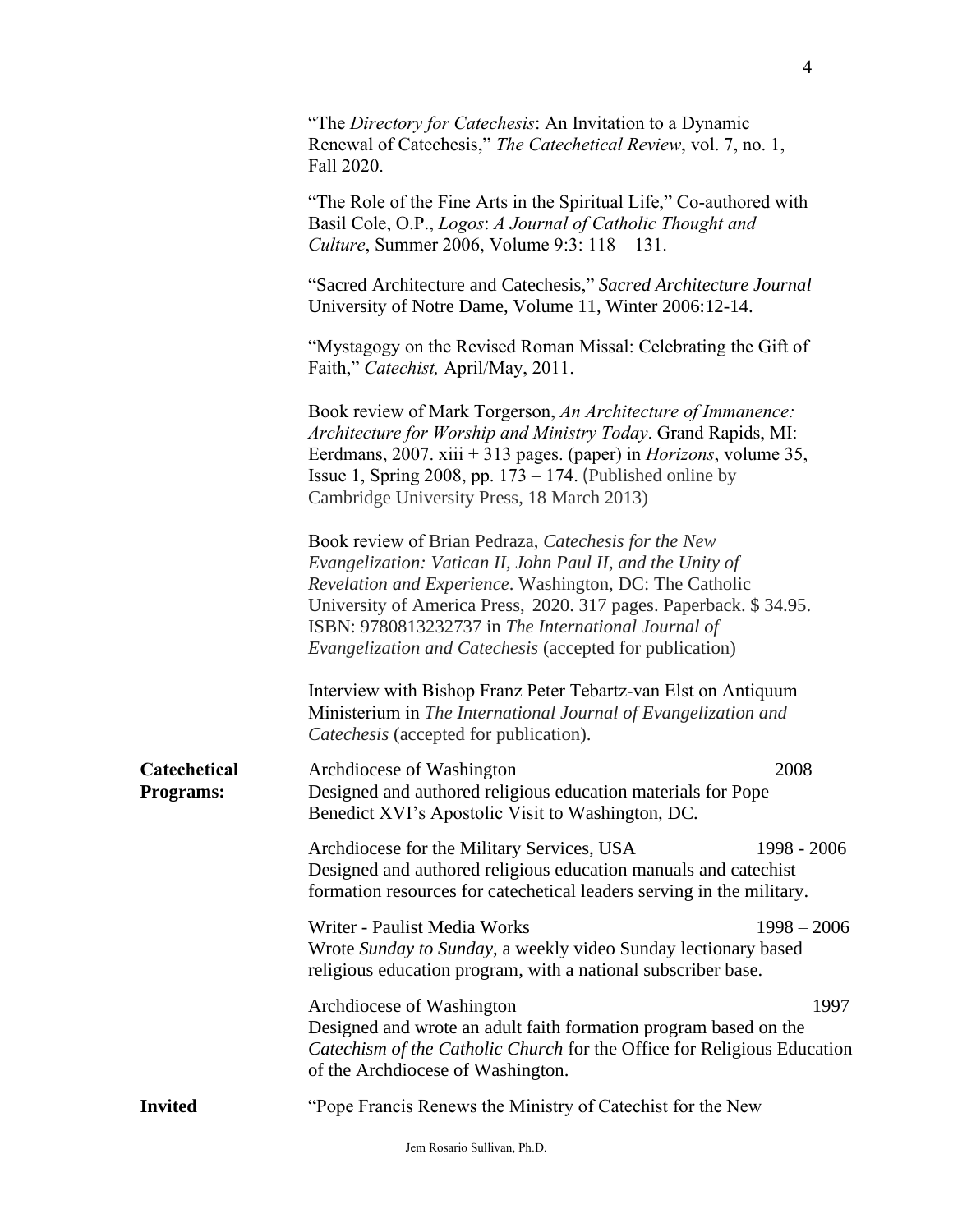"The new *Directory for Catechesis*: An Invitation to Catechetical Renewal," *Catholic News Service*, June 2020.

Guest columnist for *Catholic News Service*, USCCB.

Guest essays on catechetical themes, *Magnificat.*

Guest columnist for *The Priest*, Our Sunday Visitor Press.

Guest essays on catechetical themes, *The Catechetical Review*.

Contributed articles to *Oblation,* an online journal of the University of Notre Dame Center for Liturgy.

"Spirituality of the Liturgical Year," *Assembly,* Notre Dame Center for Pastoral Liturgy, University of Notre Dame, May 2007.

"Interpreting Leonardo Da Vinci's *Last Supper* in light of Pope Benedict's *Deus Caritas Est*," *Sacred Architecture Journal,*  University of Notre Dame, Volume 12*,* Fall 2006.

Five-part article series on catechetical themes to mark the fortieth anniversary of Vatican II, *Share the Word*, Fall 2005.

#### **CONFERENCE PAPERS/ LECTURES/MEDIA\_\_\_\_\_\_\_\_\_\_\_\_\_\_\_\_\_\_\_\_\_\_\_\_\_\_\_\_\_\_\_\_\_\_\_\_\_\_\_\_\_\_\_\_\_\_\_\_\_\_\_**

Invited speaker at the International Catechetical Congress 2013, Rome, sponsored by the Pontifical Council for the Promotion of the New Evangelization. Presented conference paper titled, "*Toward a Pedagogy of the Act of Faith,*" September 2013.

Seminary Formation Council Certificate Program, March 2021, St. Vincent Seminary, Boynton Beach, Florida (virtual). Presented two lectures and participated in a panel discussion with an international cohort of seminary formators.

Keynote address on the *Directory for Catechesis* for catechetical leaders and catechists of the Archdiocese of San Antonio, Texas, February 2021.

National Conference of Catechetical Leaders (In Word and Witness) Presented two online lectures on the *Directory for Catechesis* at national gatherings of catechetical leaders and catechists. (July, November 2020) Facilitated series of online dialogues on catechetical themes from the *Directory for Catechesis*, January to February 2021.

Saint Matthew's Cathedral, Washington, DC., Fall lecture series, "Conversations on the *Directory for Catechesis*," September 2020.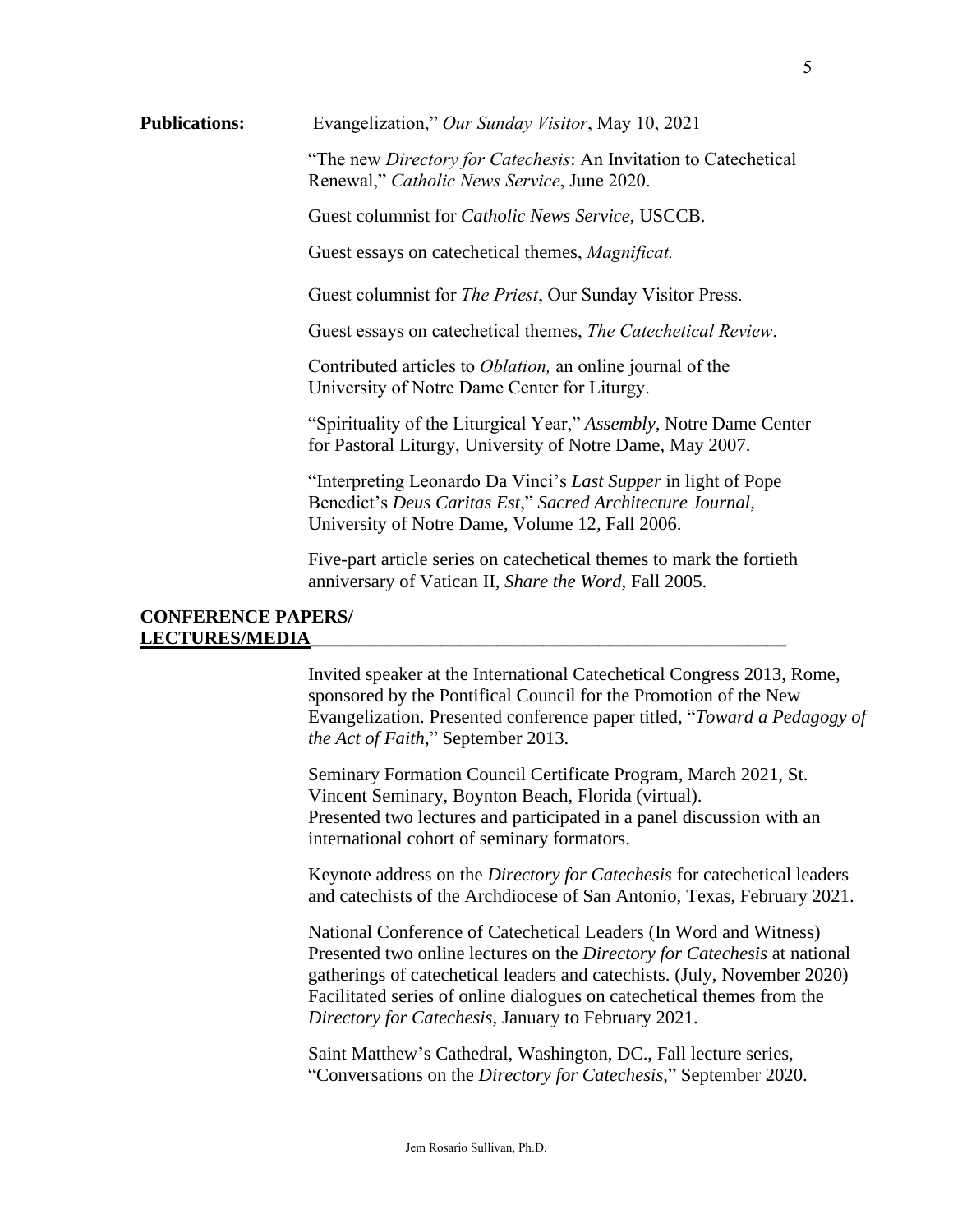Author webcasts, *Our Sunday Visitor*, November and December 2020.

"Prayer in the *Directory for Catechesis*," for *Missio Plus: A Missionary Conversation with the American Catholic Experience*, a livestreamed program of the Pontifical Mission Societies, USA, December 2020.

"Engaging the Disaffiliated: Catechetical Challenges and Opportunities," Lecture presented at Holy Cross Abbey, Virginia, January 2020.

"Saint Joseph: Guide to Lent," for Lenten reflection series at the Basilica of the National Shrine of the Immaculate Conception, March 2021.

Lecture series presented to religious educators of the Ohio Catholic Conference at the Cleveland Museum of Art (June 2015 and June 2019).

Lecture presented to religious educators on Pope Francis' Apostolic Exhortation *The Joy of the Gospel.* Archdiocese of Washington, 2018.

Commentator for USCCB's livestream coverage of the Apostolic Visit of Pope Francis to the United States of America, September 2015. Provided livestreamed audio narration covering three days of papal events.

Lectures on evangelization and the arts presented to seminarians of the Archdiocese of Washington, 2014 and 2016.

Guest interview on Vatican Radio program on challenges in religious education and formation of youth and young adults, April 2009.

"The New Evangelization: possibilities and challenges." Keynote address presented to diocesan catechetical leadership, Archdiocese of Omaha, Nebraska, August 2008.

"The Culture of Images and the New Evangelization: Opportunities and Challenges." Lecture presented at the Center for Ethics and Culture, University of Notre Dame, November 2008.

"Theological Education and the Arts." Lecture presented at the Washington Theological Consortium Faculty Convocation, 2007.

"Mystagogy: Living the Sacramental Mysteries." Lecture presented to catechetical leaders of the Archdiocese of Washington, 2007.

"Catechesis – Principles and Methodologies." Course offered in the Diaconate Formation Program of the Archdiocese of Washington, 2007.

Host and writer of two hour-long television documentaries: *Beauty of Faith: Sacred Art and the New Evangelization,* and *The Trinity Dome Mosaic: The Crowning Jewel of the Basilica of the National Shrine.*

**ADDITIONAL** Editor, *Mission Update*, annual newsletter of the United States **PUBLICATIONS:** Catholic Mission Association (USCMA), 2016 - 2018